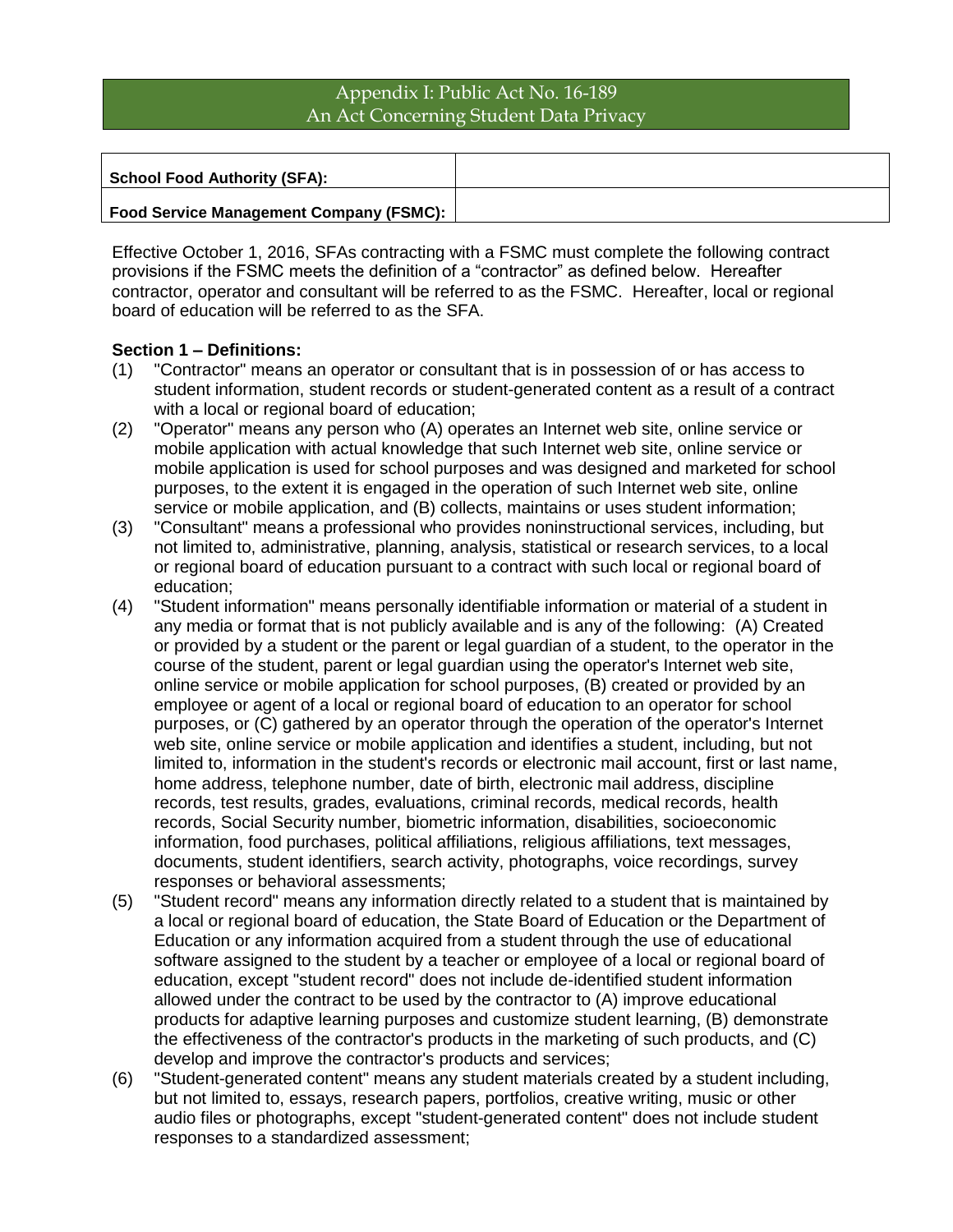- (7) "Directory information" has the same meaning as provided in 34 CFR 99.3, as amended from time to time;
- (8) "School purposes" means purposes that customarily take place at the direction of a teacher or a local or regional board of education, or aid in the administration of school activities, including, but not limited to, instruction in the classroom, administrative activities and collaboration among students, school personnel or parents or legal guardians of students;
- (9) "Student" means a person who is a resident of the state and (A) enrolled in a preschool program participating in the state-wide public school information system, pursuant to section 10-10a of the general statutes, (B) enrolled in grades kindergarten to twelve, inclusive, in a public school, (C) receiving special education and related services under an individualized education program, or (D) otherwise the responsibility of a local or regional board of education;
- (10) "Targeted advertising" means presenting an advertisement to a student where the selection of the advertisement is based on student information, student records or studentgenerated content or inferred over time from the usage of the operator's Internet web site, online service or mobile application by such student or the retention of such student's online activities or requests over time for the purpose of targeting subsequent advertisements. "Targeted advertising" does not include any advertising to a student on an Internet web site that such student is accessing at the time or in response to a student's response or request for information or feedback;
- (11) "De-identified student information" means any student information that has been altered to prevent the identification of an individual student; and
- (12) "Persistent unique identifier" means a unique piece of information that can be used to recognize a user over time and across different Internet web sites, online services or mobile applications and is acquired as a result of the use of a student's use of an operator's Internet web site, online service or mobile application.

**Section 2:** Effective October 1, 2016, and applicable to contracts entered into, amended or renewed on or after this date;

- (a) (1) Student records and student-generated content are not the property of or under the control of a contractor.
	- (2) *SFA must enter below* a description of the means by which the local or regional board of education may request the deletion of student information, student records or student-generated content in the possession of the contractor.

Per the Connecticut Student Data Privacy Act (Pledge) or use of the Region 18 Student Data Privacy Contract, all contractors/external holders of student data must provide a statement in how a student, parent or district may access or request secure deletion of student data. This includes statements of secure deletion if a contractor is no longer providing service to a school district. Region 18 Schools only contract with providers who have completed the CT Student Data Privacy Pledge, have signed the Region 18 Student Data Privacy Contract. or who do not house identifiable student data or work.

- (3) The FSMC affirms herein that it shall not use student information, student records and student-generated content for any purposes other than those authorized pursuant to the contract.
- (4) *SFA must enter below* a description of the procedures by which a student, parent or legal guardian of a student may review personally identifiable information contained in student information, student records or student-generated content and correct erroneous information, if any, in such student record;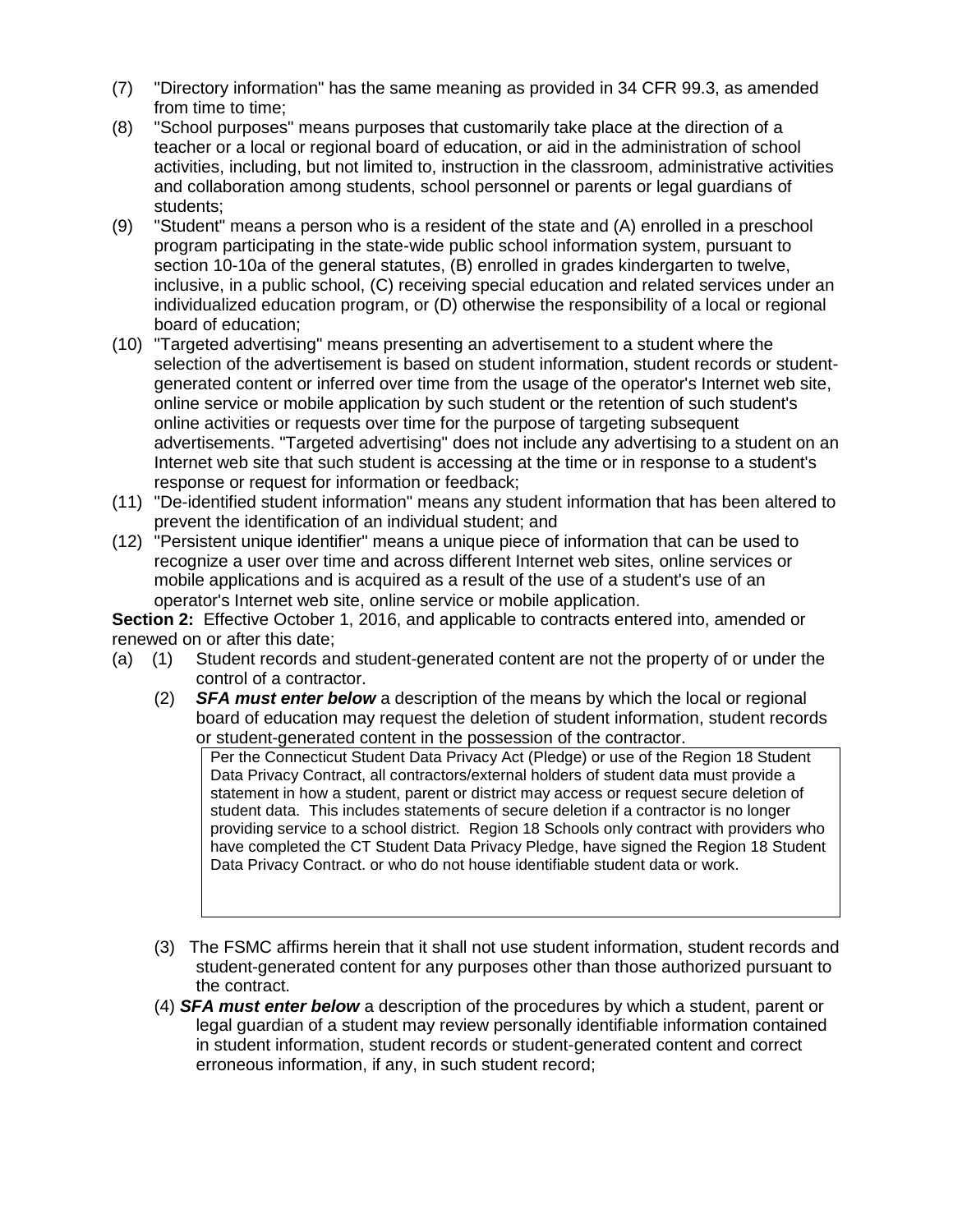Per the Connecticut Student Data Privacy Act (Pledge) or use of the Region 18 Student Data Privacy Contract, all contractors/external holders of student data must provide a statement in how a student, parent or district may access or request secure deletion of student data. This includes statements of secure deletion if a contractor is no longer providing service to a school district. Region 18 Schools only contract with providers who have completed the CT Student Data Privacy Pledge, have signed the Region 18 Student Data Privacy Contract. or who do not house identifiable student data or work.

- (5) The FSMC shall take actions designed to ensure the security and confidentiality of student information, student records and student-generated content.
- (6) *The FSMC must enter below* a description of the procedures that the FSMC will follow to notify the local or regional board of education when there has been an unauthorized release, disclosure or acquisition of student information, student records or student-generated content.

– Per the Connecticut Student Data Privacy Act (Pledge) or use of the Region 18 Student Data Privacy Contract, all contractors/external holders of student data must provide a statement of the process in which they will notify school districts in a timely manner (generally within 48 hours) of a data breech of any nature that may or may not expose student identifiable data or content and their procedures to safeguard additional data.

- (7) Student information, student records or student-generated content shall not be retained or available to the FSMC upon completion of the contracted services unless a student, parent or legal guardian of a student chooses to establish or maintain an electronic account with the FSMC for the purpose of storing student-generated content.
- (8) The FSMC and the local or regional board of education shall ensure compliance with the Family Educational Rights and Privacy Act of 1974, 20 USC 1232g, as amended from time to time.
- (9) The laws of the state of Connecticut shall govern the rights and duties of the FSMC and the SFA.
- (10) If any provision of the contract or the application of the contract is held invalid by a court of competent jurisdiction, the invalidity does not affect other provisions or applications of the contract which can be given effect without the invalid provision or application.
- (b) All student-generated content shall be the property of the student or the parent or legal guardian of the student.
- (c) The FSMC shall implement and maintain security procedures and practices designed to protect student information, student records and student-generated content from unauthorized access, destruction, use, modification or disclosure that, based on the sensitivity of the data and the risk from unauthorized access, (1) use technologies and methodologies that are consistent with the guidance issued pursuant to section 13402(h)(2) of Public Law 111-5, as amended from time to time, (2) maintain technical safeguards as it relates to the possession of student records in a manner consistent with the provisions of 45 CFR 164.312, as amended from time to time, and (3) otherwise meet or exceed industry standards.
- (d) The FSMC shall not use (1) student information, student records or student-generated content for any purposes other than those authorized pursuant to the contract, or (2) personally identifiable information contained in student information, student records or student-generated content to engage in targeted advertising.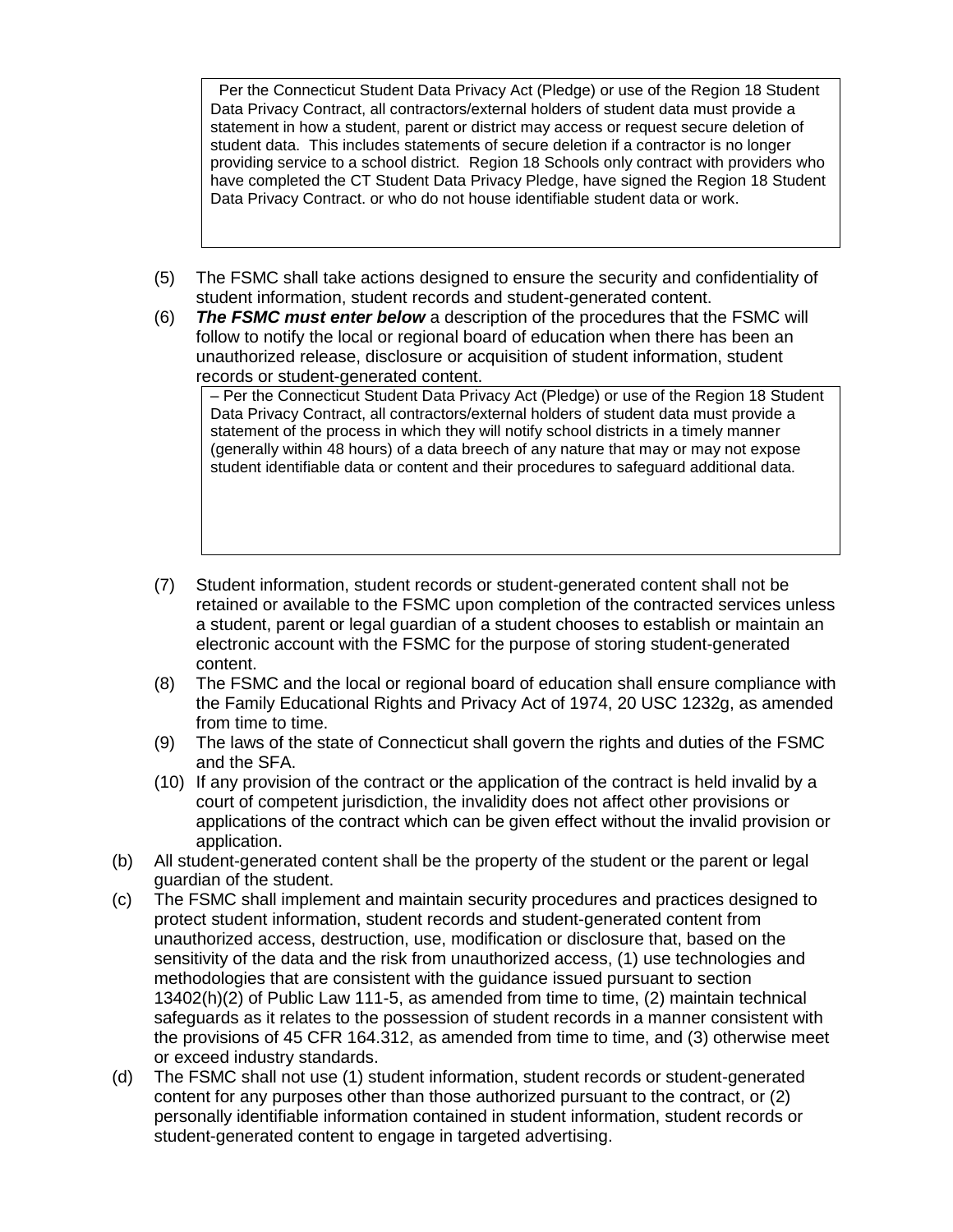(e) Any provision of a contract entered into between the FSMC and SFA that conflicts with any provision of this section shall be void.

#### **Section 3 [Applicable if the FSMC meets the definition of "operator" in Section 1 above.]** (a) The FSMC shall

(1) implement and maintain security procedures and practices that meet or exceed industry standards and that are designed to protect student information, student records and student-generated content from unauthorized access, destruction, use, modification or disclosure, and

(2) delete any student information, student records or student- generated content within a reasonable amount of time if a student, parent or legal guardian of a student or local or regional board of education who has the right to control such student information requests the deletion of such student information, student records or student-generated content.

- (b) The FSMC shall not knowingly:
	- (1) Engage in (A) targeted advertising on the operator's Internet web site, online service or mobile application, or (B) targeted advertising on any other Internet web site, online service or mobile application if such advertising is based on any student information, student records, student-generated content or persistent unique identifiers that the operator has acquired because of the use of the FSMC's Internet web site, online service or mobile application for school purposes;
	- (2) Collect, store and use student information, student records, student-generated content or persistent unique identifiers for purposes other than the furtherance of school purposes;
	- (3) Sell, rent or trade student information, student records or student-generated content unless the sale is part of the purchase, merger or acquisition of a FSMC by a successor FSMC and the FSMC and successor FSMC continue to be subject to the provisions of this section regarding student information; or
	- (4) Disclose student information, student records or student- generated content unless the disclosure is made (A) in furtherance of school purposes of the Internet web site, online service or mobile application, provided the recipient of the student information uses such student information to improve the operability and functionality of the Internet web site, online service or mobile application and complies with subsection (a) of this section; (B) to ensure compliance with federal or state law or regulations or pursuant to a court order; (C) in response to a judicial order; (D) to protect the safety or integrity of users or others, or the security of the Internet web site, online service or mobile application; (E) to an entity hired by the FSMC to provide services for the FSMC's Internet web site, online service or mobile application, provided the FSMC contractually (i) prohibits the entity from using student information, student records or student-generated content for any purpose other than providing the contracted service to, or on behalf of, the FSMC, (ii) prohibits the entity from disclosing student information, student records or student-generated content provided by the operator to subsequent third parties, and (iii) requires the entity to comply with subsection (a) of this section; or (F) for a school purpose or other educational or employment purpose requested by a student or the parent or legal guardian of a student, provided such student information is not used or disclosed for any other purpose.
- (c) The FSMC may use student information (1) to maintain, support, improve, evaluate or diagnose the operator's Internet web site, online service or mobile application, (2) for adaptive learning purposes or customized student learning, (3) to provide recommendation engines to recommend content or services relating to school purposes or other educational or employment purposes, provided such recommendation is not determined in whole or in part by payment or other consideration from a third party, or (4) to respond to a request for information or feedback from a student, provided such response is not determined in whole or in part by payment or other consideration from a third party.
- (d) The FSMC may use de-identified student information or aggregated student information (1) to develop or improve the FSMC's Internet web site, online service or mobile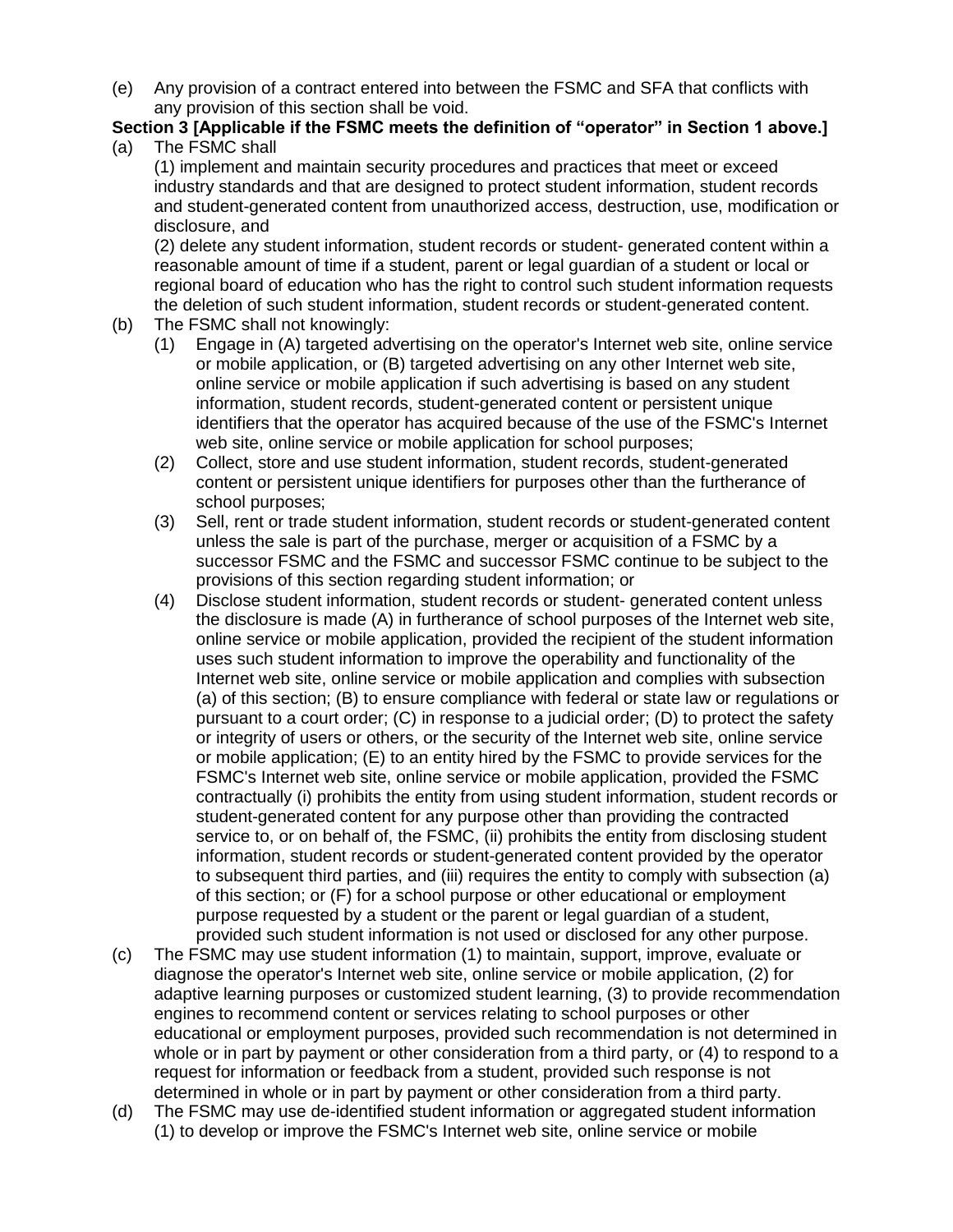application, or other Internet web sites, online services or mobile applications owned by the operator, or (2) to demonstrate or market the effectiveness of the FSMC's Internet web site, online service or mobile application.

(e) The FSMC may share aggregated student information or de- identified student information for the improvement and development of Internet web sites, online services or mobile applications designed for school purposes.

## **Section 4: [Applicable if the FSMC meets the definitions of "contractor" and "operator" as defined in Section 1 above.]**

- (a) Unauthorized release, disclosure or acquisition of student information.
	- (1) Upon the discovery of a breach of security that results in the unauthorized release, disclosure or acquisition of student information, excluding any directory information contained in such student information, the FSMC shall notify, without unreasonable delay, but not more than thirty days after such discovery, the local or regional board of education of such breach of security. During such thirty-day period, the FSMC may (A) conduct an investigation to determine the nature and scope of such unauthorized release, disclosure or acquisition, and the identity of the students whose student information is involved in such unauthorized release, disclosure or acquisition, or (B) restore the reasonable integrity of the FSMC's data system.
	- (2) Upon the discovery of a breach of security that results in the unauthorized release, disclosure or acquisition of directory information, student records or student-generated content, the FSMC shall notify, without unreasonable delay, but not more than sixty days after such discovery, the local or regional board of education of such breach of security. During such sixty-day period, the FSMC may (A) conduct an investigation to determine the nature and scope of such unauthorized release, disclosure or acquisition, and the identity of the students whose directory information, student records or student-generated content is involved in such unauthorized release, disclosure or acquisition, or (B) restore the reasonable integrity of the contractor's data system.
	- (3) Upon receipt of notice of a breach of security under subdivisions (1) or (2) of this subsection, a local or regional board of education shall electronically notify, not later than forty-eight hours after receipt of such notice, the student and the parents or guardians of the student whose student information, student records or studentgenerated content is involved in such breach of security. The local or regional board of education shall post such notice on the board's Internet web site.
- (b) Upon the discovery of a breach of security that results in the unauthorized release, disclosure or acquisition of student information, student records or student-generated content, the FSMC that is in possession of or maintains student information, student records or student-generated content as a result of a student's use of such FSMC's Internet web site, online service or mobile application, shall (1) notify, without unreasonable delay, but not more than thirty days after such discovery, the student or the parents or guardians of such student of any breach of security that results in the unauthorized release, disclosure or acquisition of student information, excluding any directory information contained in such student information, of such student, and (2) notify, without unreasonable delay, but not more than sixty days after such discovery, the student or the parents or guardians of such student of any breach of security that results in the unauthorized release, disclosure or acquisition of directory information, student records or student-generated content of such student. During such thirty-day or sixty-day period, the FSMC may (A) conduct an investigation to determine the nature and scope of such unauthorized release, disclosure or acquisition, and the identity of the students whose student information, student records or student- generated content are involved in such unauthorized release, disclosure or acquisition, or (B) restore the reasonable integrity of the FSMC's data system.